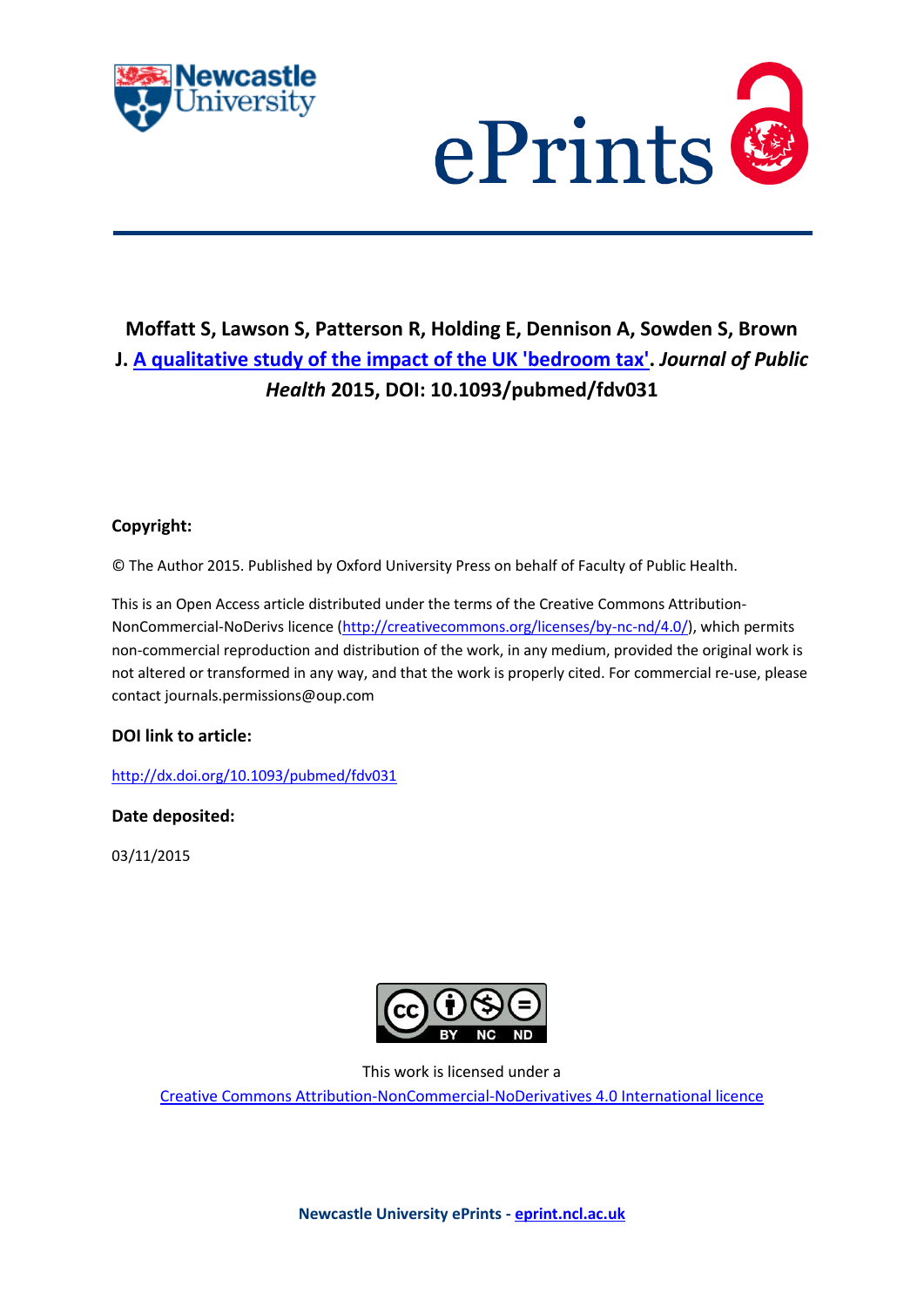# A qualitative study of the impact of the UK 'bedroom tax'

# S. Moffatt<sup>1</sup>, S. Lawson<sup>1</sup>, R. Patterson<sup>1</sup>, E. Holding<sup>1</sup>, A. Dennison<sup>1</sup>, S. Sowden<sup>1</sup>, J. Brown<sup>1,2</sup>

<sup>1</sup>Institute of Health and Society, Newcastle University, Baddiley-Clark Building, Richardson Road, Newcastle upon Tyne NE2 4AX, UK <sup>2</sup>Public Health Department, Gateshead Council, Gateshead, Tyne & Wear NE10 8QH, UK Address correspondence to S. Moffatt, E-mail: suzanne.moffatt@ncl.ac.uk

# ABSTRACT

Background The implementation of the 'Removal of the Spare Room Subsidy' in April 2013, commonly known as the 'bedroom tax', affects an estimated 660 000 working age social housing tenants in the UK, reducing weekly incomes by £12–£22. This study aimed to examine the impact of this tax on health and wellbeing in a North East England community in which 68.5% of residents live in social housing.

Methods Qualitative study using interviews and a focus group with 38 social housing tenants and 12 service providers.

Results Income reduction affected purchasing power for essentials, particularly food and utilities. Participants recounted negative impacts on mental health, family relationships and community networks. The hardship and debt that people experienced adversely affected their social relationships and ability to carry out normal social roles. Residents and service providers highlighted negative impacts on the neighbourhood, as well as added pressure on already strained local services.

Conclusions The bedroom tax has increased poverty and had broad-ranging adverse effects on health, wellbeing and social relationships within this community. These findings strengthen the arguments for revoking this tax.

Keywords communities, mental health, socio-economic factors

# Introduction

The implementation of the 'Removal of the Spare Room Subsidy' in April 2013 formed a particularly controversial aspect of the UK government's wider welfare reforms.<sup>1</sup> Commonly known as the 'bedroom tax', it aims to reduce public spending on social housing and affects an estimated 660 000 working age social housing tenants, 81% of whom will lose around  $f(12)$  of their weekly income from housing benefit as a result of living in accommodation deemed too large for their needs. $<sup>2</sup>$  $<sup>2</sup>$  $<sup>2</sup>$  Almost two-thirds of affected tenants</sup> have a disability. $3$  Social housing tenants are among the poorest in society, heavily reliant on benefits and particularly vulnerable to welfare system changes;<sup>[4](#page-8-0)</sup> in  $2011 - 12$  social housing tenants' median income was £8996 per year and two-thirds have no savings.<sup>[3](#page-8-0)</sup>

The government's own Impact Assessment stated that the bedroom tax would have no impact on health and wellbeing.<sup>2</sup> This is despite evidence demonstrating that loss of income leads to worsening physical and mental health,<sup>[5](#page-8-0)</sup> and can have lifelong health implications for children. $6,7$  Government recommended strategies to mitigate the impact of the tax are: downsize; take in a lodger; increase working hours and/or gain employment.<sup>8</sup>

The bedroom tax forms only part of a wide-ranging series of changes to the welfare benefit system arising from the UK gov-ernment's Welfare Reform Act.<sup>[9](#page-8-0)</sup> Reforming the benefit system has been a long-standing aim of successive governments, but

| S. Moffatt, Senior Lecturer                 |
|---------------------------------------------|
| S. Lawson, Research Assistant               |
| R. Patterson, Research Assistant            |
| <b>E. Holding, Research Assistant</b>       |
| A. Dennison, Research Assistant             |
| S. Sowden, Academic Clinical Lecturer       |
| J. Brown, Public Health Specialty Registrar |
|                                             |

 $\odot$  The Author 2015. Published by Oxford University Press on behalf of Faculty of Public Health.

This is an Open Access article distributed under the terms of the Creative Commons Attribution-NonCommercial-NoDerivs licence (<http://creativecommons.org/licenses/by-nc-nd/4.0/>), which permits non-commercial reproduction and distribution of the work, in any medium, provided the original work is not altered or transformed in any way, and that the work is properly cited. For commercial re-use, please contact journals.permissions@oup.com 1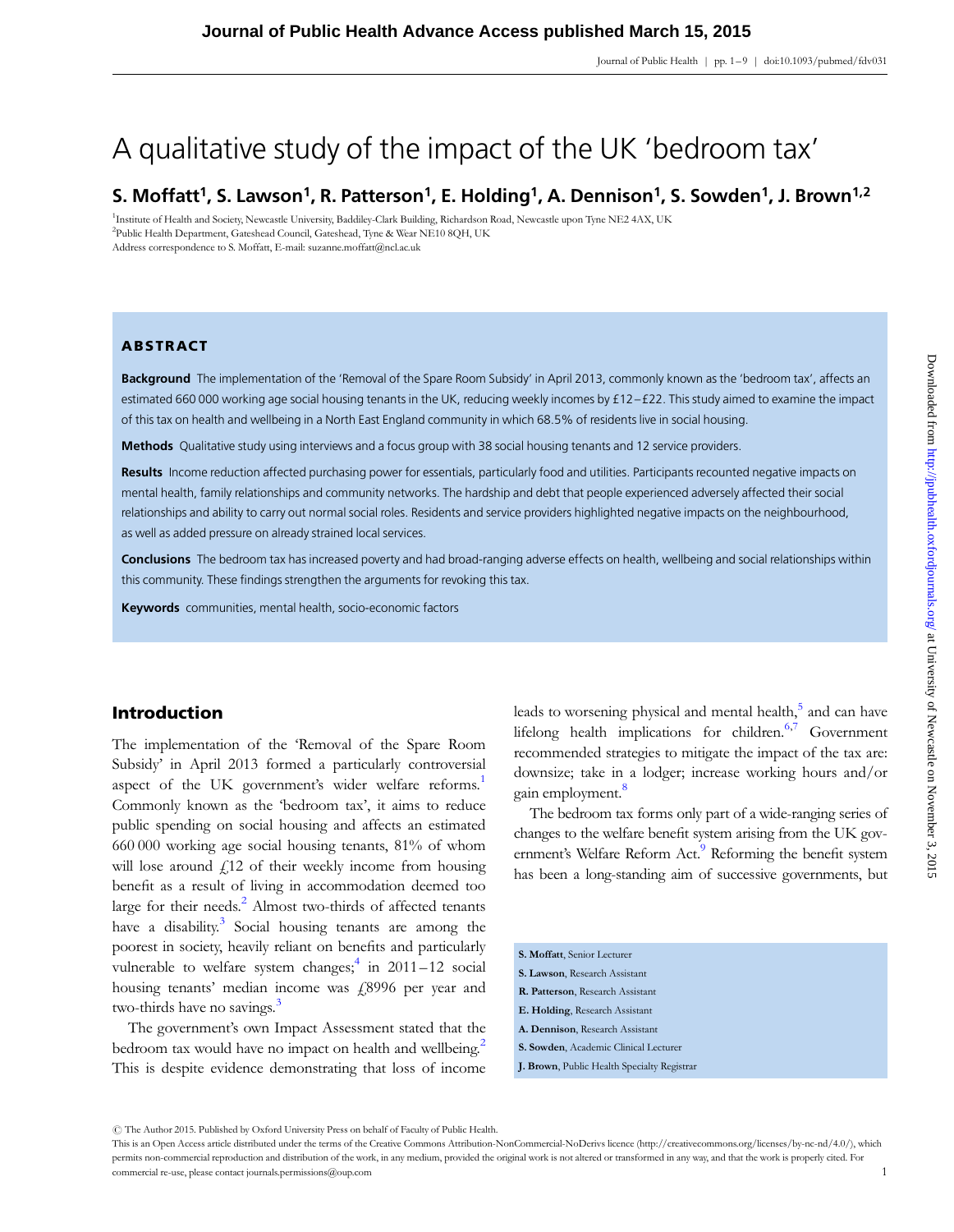the breadth and pace of change arising from this legislation is more intense than in previous years and anticipated to have implications for health and health inequalities.<sup>10</sup> These benefit changes are occurring on top of significant austerity measures introduced as a response to the 2008 recession. Public spending cuts are disproportionately hitting the poorest areas with the worst health outcomes hardest.<sup>7,11</sup>

The bedroom tax does not affect all regions equally and North East England is disproportionately affected with some  $50000$  households estimated to be 'under-occupying'.<sup>[1](#page-8-0)</sup> The region also suffers higher levels of unemployment $12$  and average household debt (as a proportion of income) than other regions in the  $UK<sup>1</sup>$  Social housing stock varies throughout the country,  $13$  in response to local need over long time periods. In the North  $East<sup>1</sup>$  $East<sup>1</sup>$  $East<sup>1</sup>$  and elsewhere<sup>[3](#page-8-0),[13](#page-8-0)</sup> there is a shortfall of one-bedroomed properties, seriously limiting the options for downsizing. $14 - 16$  $14 - 16$  $14 - 16$ 

This qualitative study aimed to examine the impact of the bedroom tax on social housing tenants in a socio-economically deprived urban locality. We examined the effects on: health and wellbeing; social relationships and the wider community.

# Methods

#### Setting

The study setting was an urban neighbourhood in North East England with a ward population of 11  $701<sup>14</sup>$  $701<sup>14</sup>$  $701<sup>14</sup>$  ranked in the top  $10\%$  most deprived areas of the UK.<sup>[15](#page-8-0)</sup> Sixty-nine per cent of residents live in social housing.<sup>[16](#page-8-0)</sup> Around 650 households were affected by the bedroom tax.

# Study design

Qualitative study using semi-structured interviews with tenants ( $n = 38$ ), one focus group ( $n = 7$ ) and interviews  $(n = 5)$  with service providers.

### Sample and data collection

Six hundred and fifty households in the locality identified by the social housing provider as affected by the bedroom tax were invited by letter to three community advice sessions. One hundred and eight tenants attended and were invited to take part in the study, of these 67 consented to be contacted again. Thirty-eight agreed to be interviewed and formed the study sample of tenants. Semi-structured interviews were conducted using a topic guide which examined the financial impact, physical and mental health, social relationships and service use. Interviews took place in tenants' homes and were carried out by four researchers (R.P., S.L., A.D., E.H.). Participants completed a short form to ascertain demographic information. Social housing participants received a  $\mathcal{L}10$  store voucher for taking part.

Thirty-nine support organizations and local employers operating in the locality were identified and invited to discuss their views on the impact of the bedroom tax. One employer and 11 service providers took part via five interviews and one focus group (seven participants) in a community centre and workplaces.

## Transcription and analysis

Interviews lasted between 22 and 88 min (average 57 min), were digitally recorded and transcribed verbatim. Transcripts were anonymized and checked against recordings for accuracy. Following close reading, a coding scheme for tenants was developed by the team, and modified after being applied to five transcripts. A final coding framework was agreed and applied to the tenant interviews; a separate coding framework was developed and applied to the service provider dataset. Data were imported into NVivo  $V.10^{17}$  $V.10^{17}$  $V.10^{17}$  for coding and retrieval. Reliability was ensured by a team approach to coding and analysis. A qualitative interpretive approach was used in which the researcher does not start with pre-determined con-cepts, but allows these to emerge from the data.<sup>[18](#page-8-0)</sup> This is achieved using line-by-line coding and constant compari-son.<sup>[19,20](#page-8-0)</sup> Deviant case analysis, $^{21}$  $^{21}$  $^{21}$  where we sought out opinions which modified or contradicted the analysis, was used to enhance validity. $22$ 

# **Results**

The impact of the bedroom tax is most fully described by our detailed analysis of four subthemes: (i) meeting basic needs; (ii) health and wellbeing; (iii) family and community support; and (iv) the meaning of home and community.

# Participant characteristics Residents

Twenty-nine of the 38 participants were aged over 40 (Table [1](#page-3-0)). The sample comprised more women  $(n = 25)$  than men ( $n = 13$ ), more single or divorced ( $n = 25$ ) than married or partnered  $(n = 13)$ . Twenty-seven participants were unemployed and nine worked on a part-time basis, with contracts ranging from 0 to 24 h a week. Fifteen individuals lived alone, 15 with one other and the remainder lived in households of more than two. Eleven children under the age of 18 were living in the care of participants. Length of tenancy ranged from 4 months to 33 years and 13 participants had lived in their homes for more than 11 years. All participants were either solely or partially reliant on state welfare benefits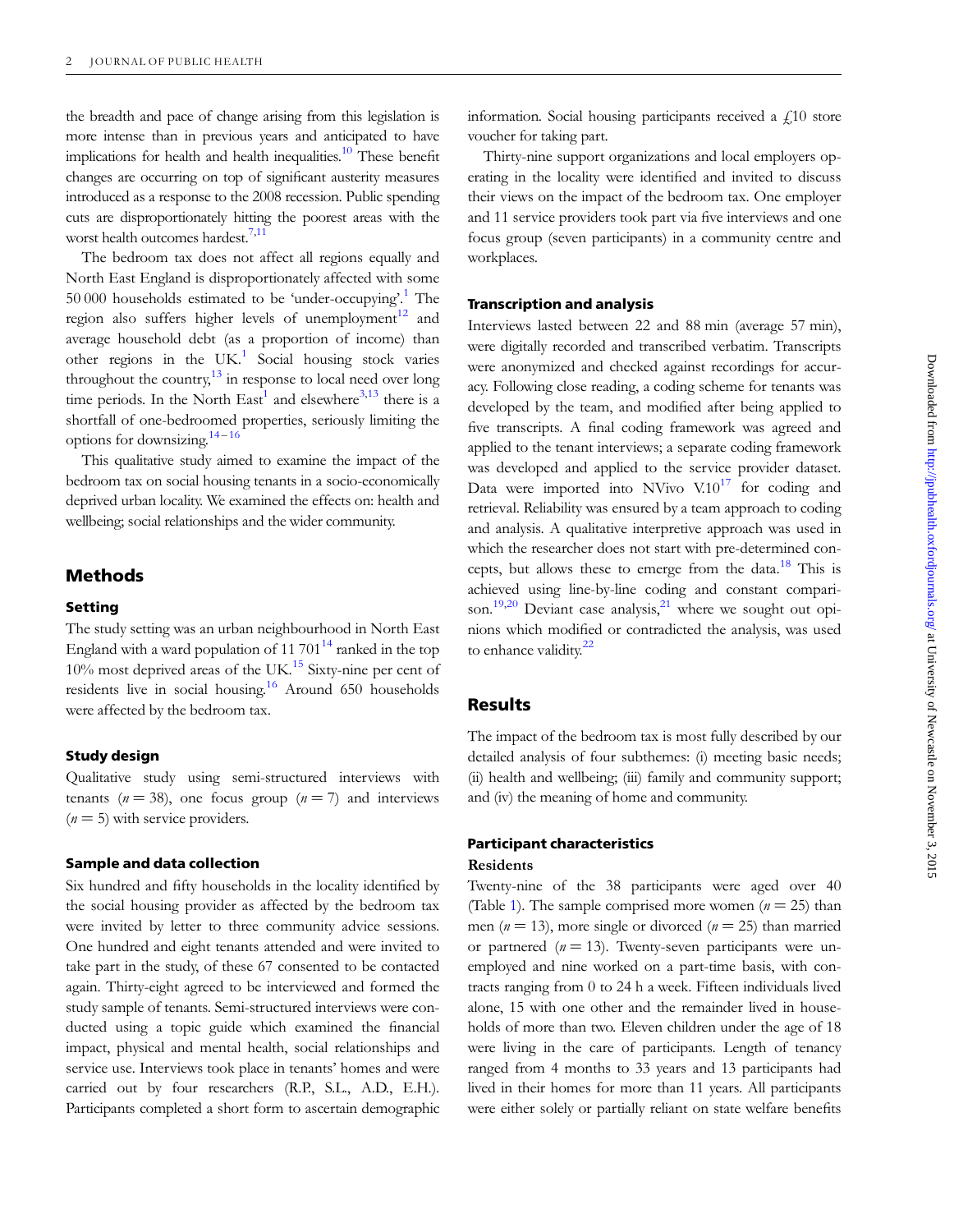#### <span id="page-3-0"></span>Table 1 Socio-demographic characteristics of participants

| Characteristic                     | No. of participants  |
|------------------------------------|----------------------|
| Age at time of interview (years):  |                      |
| $24$                               | $\overline{1}$       |
| $25 - 30$                          | 5                    |
| $31 - 40$                          | 3                    |
| $41 - 50$                          | 11                   |
| $51 - 60$                          | 18                   |
| Sex:                               |                      |
| Male                               | 13                   |
| Female                             | 25                   |
| Relationship status:               |                      |
| Single                             | 21                   |
| Married                            | 9                    |
| Partnered                          | $\overline{4}$       |
| <b>Divorced</b>                    | $\overline{4}$       |
| Employment status:                 |                      |
| Full-time                          | $\Omega$             |
| Part-time                          | 9 (1 also a student) |
| Self-employed                      | $\mathbf{1}$         |
| Unemployed                         | 27                   |
| Student                            | $\overline{2}$       |
| Household composition:             |                      |
| 1                                  | 15                   |
| $\overline{2}$                     | 15                   |
| 3                                  | 6                    |
| $\overline{4}$                     | $\overline{2}$       |
| Children (<18 years) in residence: |                      |
| $\overline{1}$                     | 9                    |
| $\overline{2}$                     | $\overline{2}$       |
| 3                                  | $\mathbf{1}$         |
| Length of time in residence:       |                      |
| $\leq$ 1 year                      | 3                    |
| $1 - 2$ years                      | $\overline{7}$       |
| $3-5$ years                        | 9                    |
| $6 - 10$ years                     | 6                    |
| $11 - 15$ years                    | 5                    |
| $16 - 20$ years                    | $\overline{2}$       |
| $21 - 25$ years                    | 5                    |
| $26 - 30$ years                    | $\overline{0}$       |
| $30$ years $+$                     | $\overline{1}$       |

for their household income. Twenty participants received state welfare sickness payments for which stringent conditionality tests apply,<sup>23</sup> indicating that they had ill-health or disabilities that affected their ability to work; six were in receipt of unemployment benefit; two received allowances because of caring responsibilities; a further 10 received tax credits or supplementary income due to low wages.

# Service providers

Of the 12 service providers, six were from the voluntary sector, three from local authority and three from organizations funded by local government, but operating independently; one local employer took part.

# Meeting basic needs

Most households lost  $f<sub>12</sub>$  per week as a result of having one 'spare' bedroom, but some were £22 per week worse off due to having two 'spare' rooms. All participants reported significantly reducing spending on household essentials, particularly food and utility bills, in an attempt to avoid falling into rent arrears. As illustrated by Box 1, food was one of the first areas cut back. More expensive food was substituted for cheaper items and all respondents stated that they had difficulty in affording fresh fruit and vegetables. A further strategy mentioned was reducing the quantity of food consumed by skipping meals. In particular, parents reported cutting out meals in order to provide for their children, something also observed as widespread practice within the community by service providers.

# Box 1: Difficulty meeting basic needs 1.1 Difficulties affording food

The money that we get, the bills comes out of that and we don't have a lot for food. So we both go on sort of like days ... weeks where we don't get enough food in for ourselves ... We've lived on, and that's the honest truth, at Christmas, we've lived on just tins of soup (#103, Female, 51)

I think one of the huge issues and worries for us has been the significant rise ... [of] the number of people who will go without meals ... because they just simply can't afford it and they have to decide when and what they can eat, and more so particularly parents who will go without to ensure that their children have food. (#2, Service provider, voluntary sector)

#### 1.2 Food banks

You think of food banks, you think of soup kitchens and someone living in a cardboard box in the street. That's how I felt. When I compared to where I was five years ago [working], I thought, How have I got in this position? (#39, male, 46)

I felt ashamed because I'd done three jobs ... why should I go begging ... and that's the way I felt and I only went the once and I never gan [went] again ... (#94, female, 51)

#### 1.3 Difficulties affording utility bills

... I got pneumonia twice. I was in hospital for ten days once ... I was really ill ... because I hadn't put my heating on ... when I contract pneumonia it seems to be round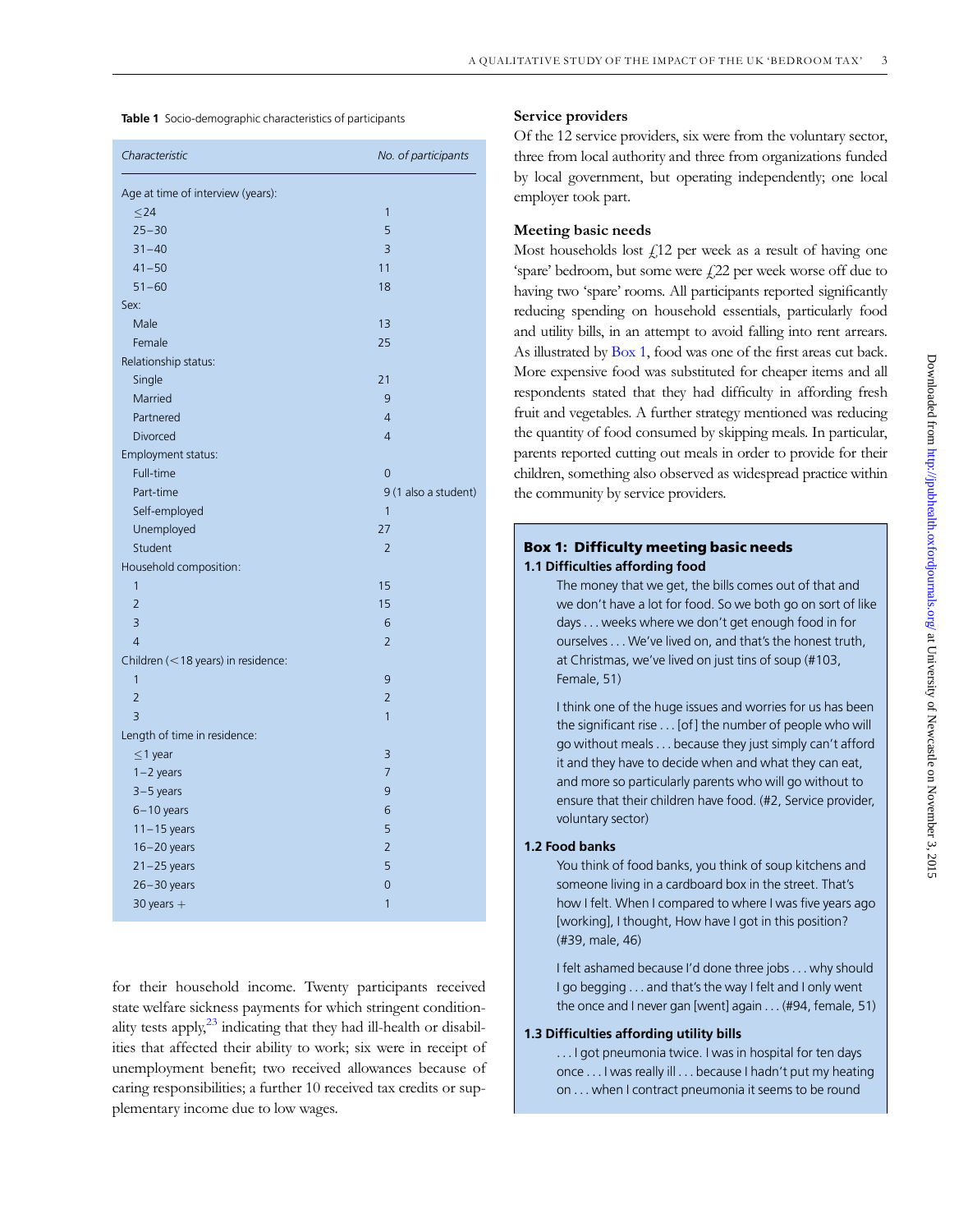about the cold weather, and obviously if you haven't got much money and the bills are high anyway you tend to not put the heating on ... I have to reduce me energy bills ... I find I do spend a lot of time in bed ... if you're asleep, one, you're not using the water, two, you're not using the electricity, you're not using the gas, and then I'm not eating the food that is there.(#108, Female, 52)

# 1.4 Budgeting

I work out my budget and I'm still sitting thinking, 'Well I've got to find another three or four pounds to pay that bill'. It sounds ridiculous but three or four pounds sometimes can be the difference with getting evicted ... and living in your property. (#101, Female, 45)

We had a gentleman come to us quite early on ... he'd lost £15 a week [due to the bedroom tax]. Our tutor sat with him and said, 'Come on, let's have a look at your household budget and we'll see where we can make some savings.' We honestly went through it with a finetooth comb; the gentleman didn't smoke, he didn't drink, he had a basic TV, no broadband, nothing like that, basic pay-as-you-go mobile phone. After all of his essentials, his bills and things had gone out, he was actually left with, I think, £6 a week for food and for travel. How he could have made any savings out of that I do not know. Obviously they're gonna slip into arrears; it's very, very difficult, because as well as losing that £15 they've gotta try and find it from somewhere else. If you've got £6 a week, how do you save £15 a week? (#1 Service provider, voluntary sector)

1.5 Increasing debt and reliance on high interest loans There's no question that people ... are affected and impacted by the lack of finance they have, or find themselves ... subsequently having to resort to money lending and even in worse case scenarios loan sharks. (#3 Service provider, independent sector)

The findings on food banks indicated that most participants did not know there were food banks locally. In total, five participants had used a food bank and all expressed shame and embarrassment about doing so, as they associated food banks with deep stigma and a bygone era of absolute poverty and destitution (Box 1).

Uniformly, participants reported cutting back on heating, lighting and cooking in order to save on utility bills (Box 1). Living in cold, damp, unheated homes was associated by several of our participants, with health problems, particularly respiratory conditions.

Paying the bedroom tax compounded struggles of already low-income households and resulted in basic needs not being met. Box 1 highlights that there was little or no room for manoeuvre within weekly budgets. Service provision in the form of budgeting advice to help deal with increased pressure on household income could not address the underlying problem of insufficient money to meet basic needs. Moreover, a commonly voiced concern among service providers across local authority, voluntary and independent sectors, was increased levels of debt and an increase in lending from organizations charging exorbitant interest rates (Box 1).

### Mental health and wellbeing

Worries about potential re-location, not being able to provide healthy food for themselves or their children, living in inadequately heated homes and spiralling rent arrears contributed to mental health problems. All participants reported feelings of stress, many recounted symptoms of anxiety and depression, and service providers observed that these were widespread throughout the community. Stress, anxiety and depression were mingled with a sense of hopelessness verging on desperation when people recounted how dealing with the bedroom tax had left them feeling (Box 2).

# Box 2: Impact on mental health and wellbeing 2.1 Stress, anxiety and depression

I felt some of the darkest days of my life took place the last few months [due to the bedroom tax]. I mean it's just terrible ... I mean people just don't realise. (#25, Male, 58)

[Regarding anxiety due to the bedroom tax] It ate a lot of my energy. I think life is harsh anyway, like, working and the stressful work and then you want to go come home and relax, to be in a nice home and forget about it, but then ... you see your bedroom, the other bedroom, empty bedroom, you walk past it and you think, "What am I going to do with it now? (#90, Female, 53)

Mental health is definitely one [user problem] that's on the increase. The amount of people who come in, 'I've got depression, I can't cope. I've got anxiety'. It's just awful for them, awful. (#4 Service provider, independent sector)

#### 2.2 Mental and physical health

... sometimes I've been known to wake up at four o'clock or even sometimes two o'clock and it's everything: bills, money, house. I can be sitting reading, trying to read to try and knock myself back to sleep and there are some times when I just can't go back over, so sometimes I'm up from four o'clock in the morning. It does have a knock-on effect because then you feel knackered for the rest of the day, and if you've woken up with that kind of feeling in your head and in yourself you just – I had a tendency just to sit in the corner in the chair. (#16, Female, 54)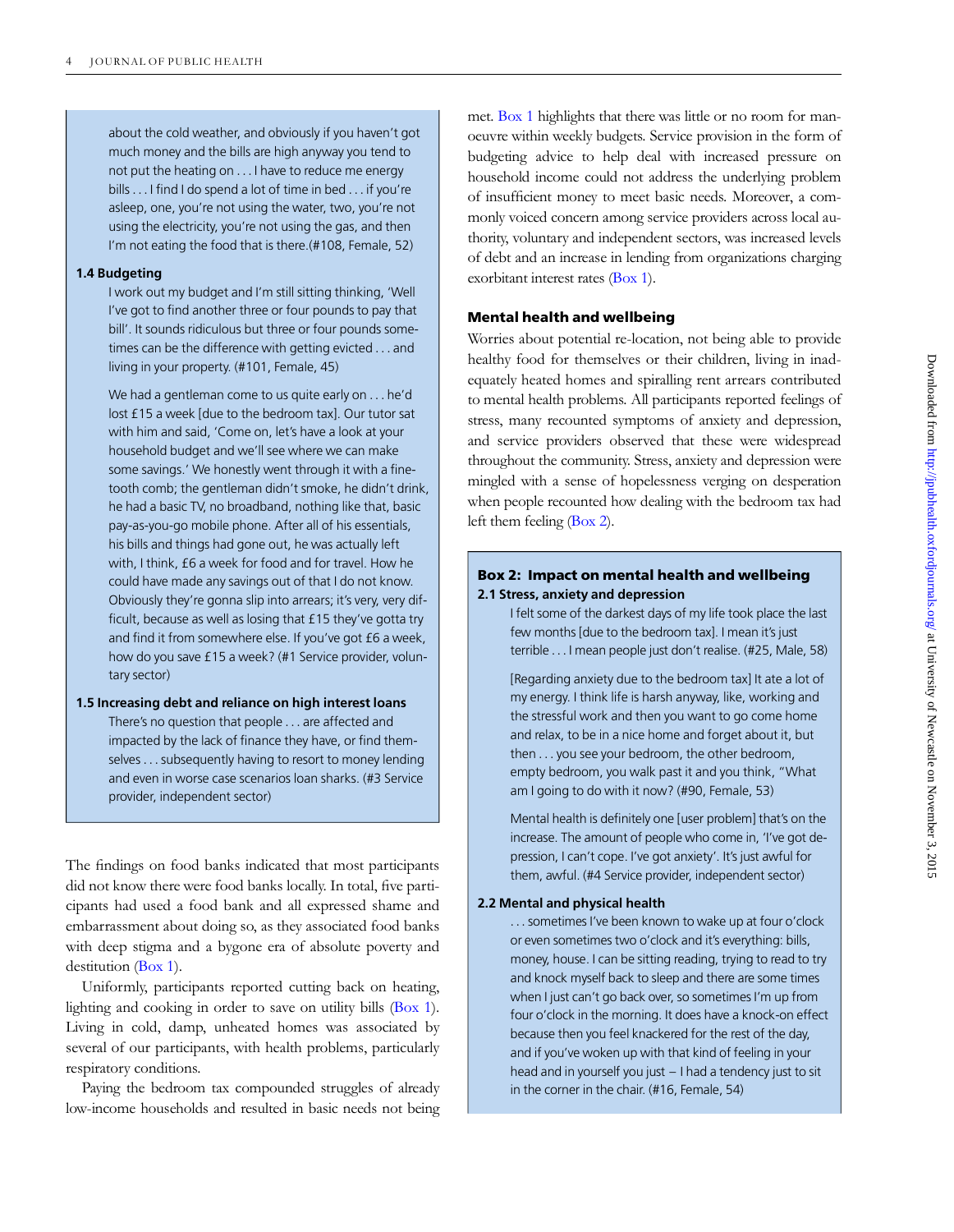It has caused a great amount of stress to me ... which affects ... ME [chronic fatigue] ... obviously stress makes the symptoms worse. (#85a, Female, 35)

I'm fine at the moment, I mean I wasn't last year, I had a heart attack, through the stress of all this. (#74, Female, 52)

As well as mental health problems attributed to the stresses of trying to find the additional money to pay the bedroom tax, a number of participants linked the financial demands of the tax to sleep problems and physical health problems. It was common for participants to describe the ways in which they perceived links between mental and physical health (Box 2).

# Family and community support

The difficulties of trying to manage on very low incomes for a sustained period meant that many of our participants were reliant on family, friends, neighbours and the wider community for support. There were numerous examples of informal help from these sources in providing financial aid, childcare, food contributions, as well as emotional support. However, participants recognized that the ability to offer help within any given family, friendship or community network was becoming increasingly restricted as more and more individuals, including those providing assistance, were negatively affected by the bedroom tax (Box 3). There was concern and embarrassment at becoming a financial burden on family and friends, many of whom were also struggling. A combination of personal pride and fear of appearing to abuse family relationships and friendships led to a general reluctance to ask for help (Box 3).

# Box 3: Impact of the bedroom tax on giving and receiving family and community support

3.1 Impact on support networks

I think it's harder this year than it was last year, cos my son used to say 'oh here, there's a fiver towards it' cos he works and that, I mean he's got two kids himself, you know, and his wife ... she's just come out of employment ... you feel as though you're saying all the time 'oh, I've got nowt [nothing]' and then he'll say "oh here" and you feel as though ... you don't want to ask them (#49, Female, 58)

#### 3.2 Reluctance to ask for help

... my family has said I've looked ill, I said 'Well, cos I don't eat, I don't eat because I've got no food in'. 'Oh, here's some food, here's some food', I don't want your food ... it's just, you know, too depressing ... I don't like to put on them ... even though my dad says 'Oh I'll just

go and buy some pound shop things', I said 'Yeah dad but you're struggling too and I don't want you to be struggling'. (#103, Female, 51)

# 3.3 Reduced incomes directly restricting social interaction.

I just keep myself to myself. Well you cannot go out ... I used to, when I used to take the bairn [grandchild] out, just to be granda [grandfather] . . . I mean them days have long gone you know ... they go on about old people and loneliness ... Sometimes I never see anybody for a week, you know sometimes longer ... and like I say they shut the library so you might have went to the library and met one or two people and it's just nice in the morning to get up and say hello to somebody, good morning you know ... Sometimes you're just sitting there and praying the telephone rings just so you talk to somebody. (#25, Male, 58)

# 3.4 Diminished ability to engage in fundamental aspects of social relationships

Well of course, because I can't go and see them [family]. I can't afford to, like birthdays and everything, times when you want to treat them a little bit. Or even if you want to go and see them, trying to get my bus fare to go and see my son, it's £3.90 on a bus. (#101, Female, 45)

I used to go out to my sister in-law's and then out to my brothers and we used to manage that way, because we used to have our dinner across at their house or wherever. Now we've none of that. (#97, Male, 57)

Reduced incomes directly restricted social interaction (Box 3). Spending on bus fares, coffees or providing meals for others was increasingly difficult. Social situations, no matter how low key, highlighted limited resources. Residents, particularly those without young children at home, recounted becoming more ostracized from the social networks that previously supported them to prevent feelings of loneliness. Lacking the resources for engaging in every-day activities, such as having family and friends to visit or going out to socialize, was a strong feature of our interviews. Participants spoke with great sadness about how reduced contact with family and social networks led to an inability to engage in expected social roles, such as being a grandparent, friend or active club member. Thus reduced resources were linked with social isolation. Participants spoke at length about the ways in which decreased income levels diminished their ability to engage in fundamental aspects of social relationships—interaction and reciprocity—inducing a vicious cycle in which family members, friends and neighbours could not carry out their normal social roles, leading to further social isolation and depression  $(Box 3)$ .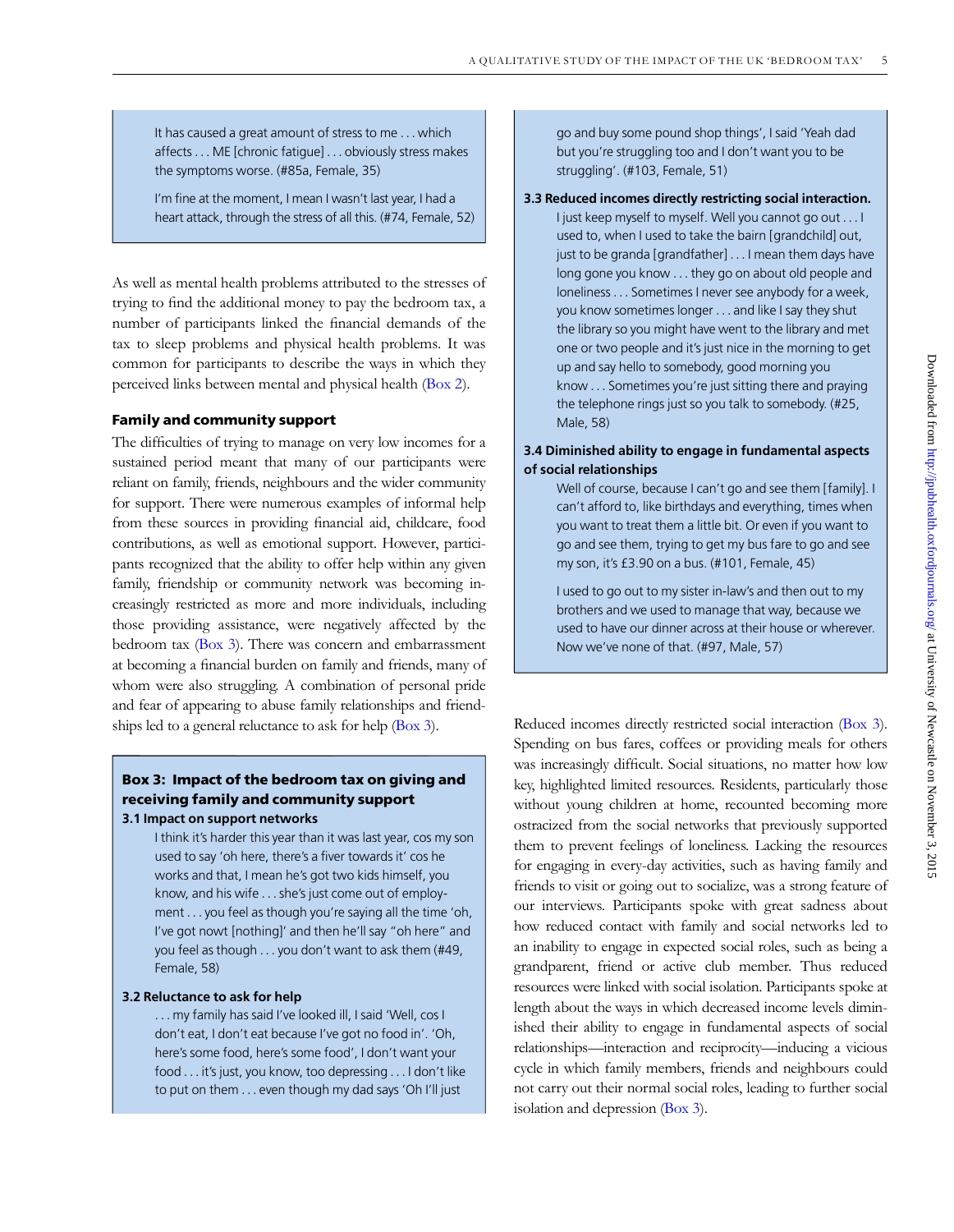# The meaning of home and community

When participants talked about their houses, they described them in terms of meaning; places full of memories in which they had nurtured and developed relationships over time and which meant much more than the asset value of the number of rooms within a house (Box 4). Moreover, community networks, many of which had been developed over years, provided residents with support from neighbours that was additional to, or instead of, the help received from family. These informal support networks afforded individuals a level of emotional resilience derived from the sense of safety that comes from knowing and trusting people in the immediate locality (Box 4).

# Box 4: The meaning of home and community 4.1 Home is more than a house

That's why it's like part of me, this house. It's part of my family, my kids and my grandchildren ... I've lived here a long time. (#16, Female, 54)

There's one lady who has got a three-bedroom house and is having to find £20 a week who we know is already sleeping downstairs because she can't afford to heat the house and is struggling to buy food ... she could possibly move house but she's surrounded by people that she's known all her life, and has grown up in that area and doesn't want to do that. So she's decided she'll just find the £20 a week, so obviously that's going to have a huge effect on her, a huge effect. (#6 Independent)

# 4.2 Support and resilience derived from neighbour and community networks

I couldn't ask for better neighbours. A few weeks ago, I was talking to me neighbour next door there and she says to us, 'How are you managing?' I said, 'Aw, I'm fed up. I'm having to go to a food bank,' which I had at the time ... I came in after I'd been out and she came up with three bags of shopping from Iceland [shop], 'Here, there you go, that will help you.' And I just thought 'oh cheers, bless her', you know ... It's like old school neighbours, they'll do anything for you, they'll look out for you, which you don't see very often these days. (#39, Male, 46)

We like living here. We feel safe around here. We don't get damage to our garden. We don't get vandalism. Everybody tends to watch out. I feel that if we were out for the day and someone tried to break in through the back, one of my neighbours around here would ring the police. They'd want to do something for us and we'd do the same back. (#28, Female, 55)

#### 4.3 Capital investment in homes

I felt like I will be kicked out from the house. It's horrible, you know ... we love this house. We made it how we like, and now it will be a disaster for me to move somewhere else. (#99a Female, 42)

... This house has been adapted for my disabilities ... it's our home you know, because we love this house. (#85, Female, 55)

4.4 Negative consequences of downsizing on family life By the rules, my daughter is not 16 years old, and she can share one room with the little one [aged 2]. Again, it is not possible, because the little one is shouting in the night, crying in the day, and there is a big gap between them, an ages gap ... They cannot share one room. It is not possible for them, because my daughter studies very hard, and the little one is a baby. They live by themselves in rooms now, but I have to pay because by law, I have a spare room. (#24, Female, 36)

I'm on a mattress on the floor next to them now [following a move from a two-bed to a one-bed flat] ... whereas before they had their own bedroom ... they're asking, 'oh, where's our bedroom?' ... I've only been not working for less than a year. (#29, male, 27)

I've heard of a couple of people ... who ... moved from family homes to smaller properties and they're struggling, they're heartbroken. They've got memories in their family homes and they're stuck in a one-bedroom flat in high-rise flats. So it's just a shame. I don't know how the government and the council and people like that can put people through this sort of pain. (#101, Female, 45)

As well as having strong attachment to living within their community, many participants had made considerable monetary investments in their homes over the years. Either from a voluntary desire to decorate their house, to a more necessary need to furnish and floor empty properties, or to invest in adaptations to make their living spaces appropriate for health problems or disabilities. Participants lacked the capital to repeat such investments, as well as expenses attached to moving and re-furbishing (Box 4).

Most participants did not consider their houses as being 'too large for their needs'  $(p 1)$ .<sup>[2](#page-8-0)</sup> For many, 'downsizing' would eradicate their ability to flexibly accommodate family within their households. This included accommodating children in part-time custodial arrangements, siblings of different ages and needs, children, grandchildren, or having a spare bedroom for carers or couples who sleep apart due to health problems. Moving to a smaller property had negative consequences on family and community life (Box 4).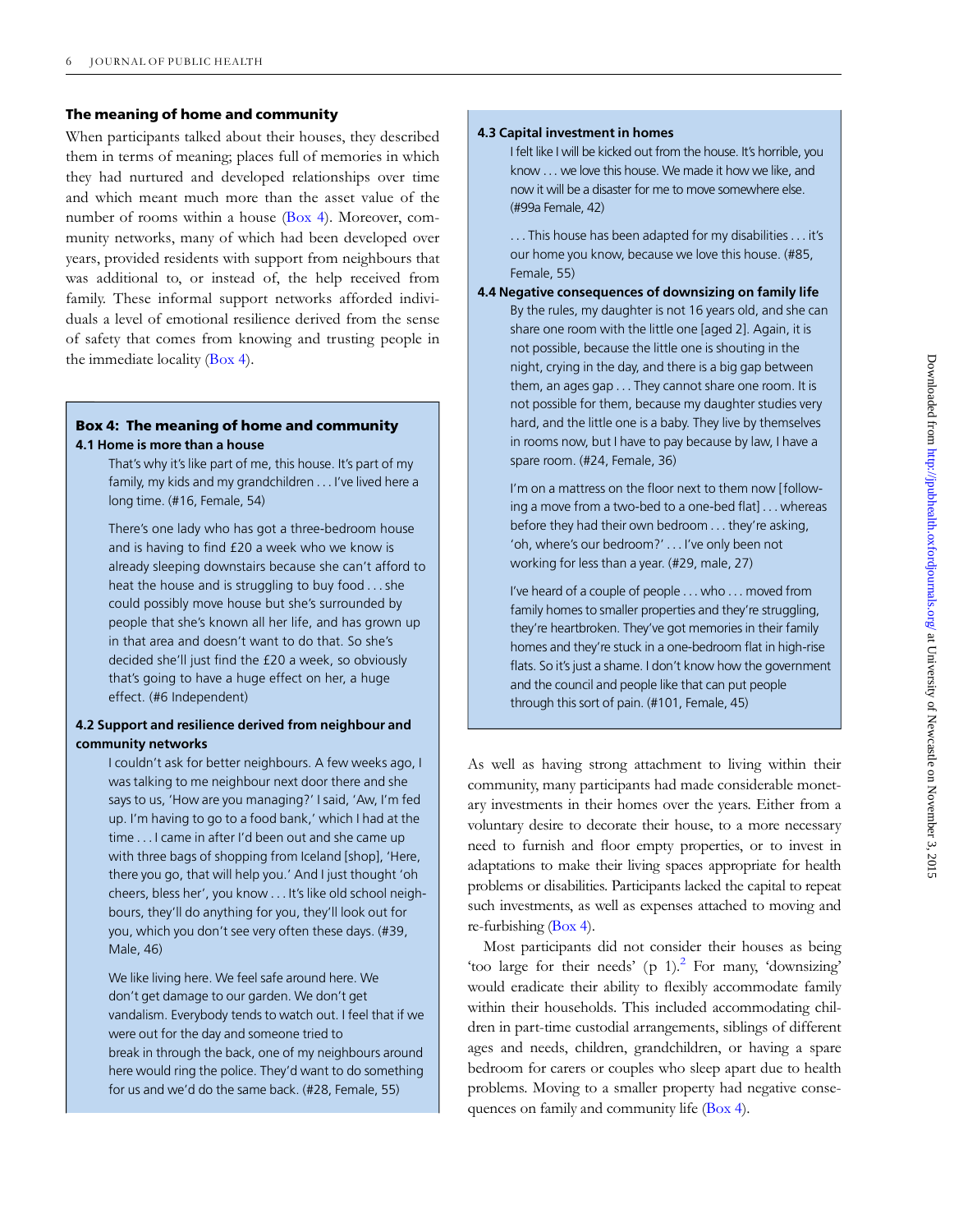# **Discussion**

### Main findings of the study

To our knowledge, this is the first in depth qualitative study of the impact of the bedroom tax. The findings clearly demonstrate that the tax is associated with a disquieting amount of financial hardship. Coping strategies resulted in poorer diets, inadequately heated homes and restricted opportunities for social engagement, disrupting family and community support networks. Contrary to government assertions, $\frac{2}{3}$  $\frac{2}{3}$  $\frac{2}{3}$  our participants perceived that their health and wellbeing was adversely affected.

#### What is already known on this topic

Increasing income inequality leads to worse health out- $\text{comes}^2$  and 'inequalities in mortality and morbidity increase when welfare services are cut' ( $p 51$ ).<sup>[25](#page-9-0)</sup> UK working age households reliant on welfare benefits are experiencing a drop in income as a result of major reforms to the welfare system, one element of which is the bedroom tax.<sup>[26](#page-9-0)</sup> Prior to these reforms, one focus of public health research and policy has been to raise awareness about the relationship between low income and poor health through strategies such as the Minimum Income for Healthy Living  $(MIHL)^{27}$  $(MIHL)^{27}$  $(MIHL)^{27}$  which provides a benchmark for a safe, minimum living standard for those receiving state benefits and is supported by the World Health Organisation and the Marmot Review.<sup>5</sup> Such 'upstream' public health policies are negated by the impact of current welfare reforms.

#### What this study adds

Monitoring the health impact of the bedroom tax or other welfare changes is challenging not least because it is not yet possible to disaggregate routine health datasets by benefit receipt.<sup>10</sup> It is also too soon to establish potential longer term effects on health inequalities. This study therefore provides important insights into the day-to-day reality of lowered incomes in a relatively short time after the policy's implementation. The bedroom tax negatively affected individuals, families and communities. Paying the bedroom tax significantly compromised adherence to a healthy diet which is more costly than less healthy options.<sup>28,29</sup> As well as experiencing the shame of poverty with its injurious effects on self-esteem and self-worth,<sup>[30](#page-9-0)</sup> we documented extreme levels of anxiety, stress, fear and hopelessness, which, amongst other adults living in poverty in the UK, has been found to threaten the bond between individuals and their social environment.<sup>31</sup> One of the consistent predictions of the impact of current welfare benefit changes is worse mental health and wellbeing $10$  and our findings bear this out. Mechanisms which have been proposed to lead to increased health inequalities include decreased incomes,

increased food poverty, increased stigmatization and decreased housing security, $10$  all of which we observed.

Uniquely, the bedroom tax requires people in social housing to relocate as though they have less attachment to their homes because they do not own them, yet the social sector is 'four times more efficient than the market at matching people to homes'( $p$  152).<sup>3</sup> Moreover, we found deep attachment to home and place and saw how disruption to the former diminished frequency of community contacts as well as the quality of social relations.[32](#page-9-0) Residential stability, civic engagement, trust and social cohesion are important community-level resources for mental health and wellbeing.<sup>33,[34](#page-9-0)</sup> The close connection between individual-level and community-level stressors in areas of high socio-economic deprivation, with 'the greatest burdens falling on those most unable to shoulder them' (p  $179$ ),  $35$  reinforces the negative effects of this tax on the social fabric of communities.

This study highlights the abject situation of those affected by the bedroom tax and adds to an increasing body of work which shows that conceptualizing poverty as an individual deficit, arising from personal inadequacy is misguided. $31,36,37$  $31,36,37$  The perceived adverse effects on health and wellbeing which we documented are likely to be matched by greater need for services most immediately obvious in primary care and community mental health.<sup>38</sup> Evidence to date indicates that the bedroom tax policy is not having its intended fiscal impact<sup>13</sup> with fewer tenants downsizing than predicted, but there are widespread concerns about the impact of meeting extra payments and evictions on vulnerable people.<sup>8</sup> Although this may be an unintended consequence, it reinforces the importance of fully considering the equity impact of welfare reform and austerity on public health.<sup>[7](#page-8-0)</sup>

#### Limitations of the study

Participants were tenants who attended an advice session. We therefore did not recruit residents who were unconnected to local services providing assistance with the bedroom tax. Nor were we able to recruit full-time employees on low incomes. This is an important group to include in future research, especially in the light of the large growth of in-work poverty and continuing reliance of many low income workers on bene-fits.<sup>[39](#page-9-0)</sup> Despite these limitations, the study derived important insights into sensitive topics concerning finance and mental health. Moreover, accounts of those affected by the bedroom tax were corroborated by service providers as being widespread throughout the community, indicating that our findings are not confined only to those tenants we interviewed.

# Conclusions

The work emphasizes the negative impact of a national welfare policy on life chances, and demonstrates that, 'there is a need for political leaders to acknowledge what and who is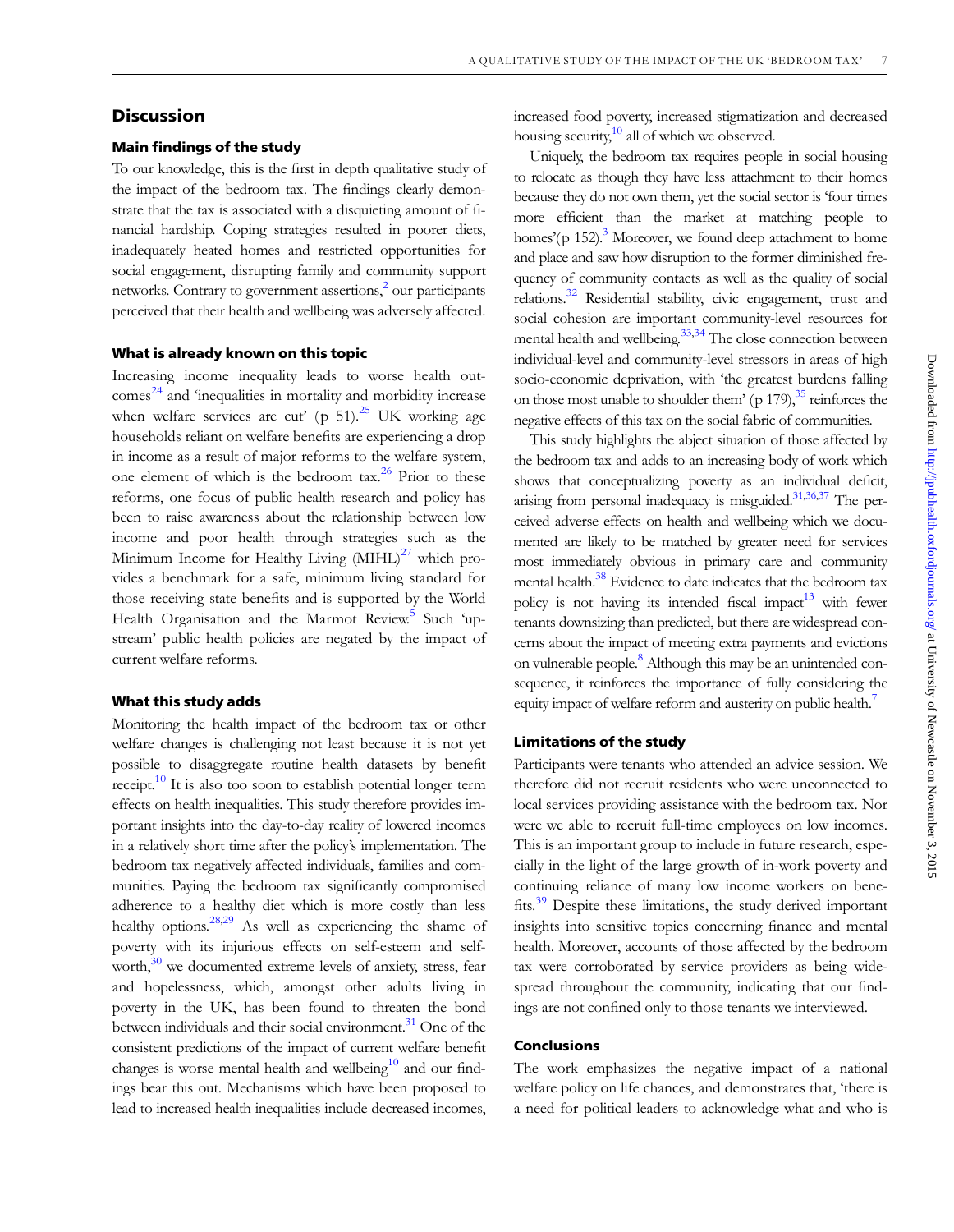<span id="page-8-0"></span>generating and making inequalities worse' ( $p$  1236).<sup>[40](#page-9-0)</sup> The accounts from this study and the government's own interim evaluation<sup>8</sup> further the case for revoking the bedroom tax due to its impact on health and wellbeing.<sup>7[,25](#page-9-0)</sup> If not withdrawn, the longer term impact of the bedroom tax will be to increase poverty, worsen health and widen health inequalities.<sup>7,10,11,[25](#page-9-0)</sup>

# Acknowledgements

The authors thank all the study participants, Neil Munslow of Newcastle City Council and Amanda Hall of Your Homes Newcastle. They also thank Barbara Hanratty, Ruth Bell, Peter Phillimore and Jean Adams for their insightful comments on an earlier version of the manuscript.

# Authors' contributions

S.M. and J.B. conceptualized the study. S.L., R.P., E.H. and A.D. conducted interviews with tenants. J.B. and S.S. conducted the focus group and RP undertook interviews with service providers. S.L., R.P., E.H., A.D. and J.B. checked the transcripts against the audio files. S.M., S.L., R.P., E.H. and A.D. developed the coding framework. S.L., R.P. and E.H. coded the data and conducted initial data analysis. All authors undertook data interpretation. S.M. prepared the first draft of the manuscript. All authors provided feedback and contributed to subsequent revisions of the manuscript. All authors approved the final version of the manuscript.

# Funding

This work was supported by funding from Newcastle City Council, Newcastle University's Public Engagement Fund; and Newcastle University's Institute for Social Renewal.

# References

- 1 Edwards P, Jarvis A, Crow R et al. The impact of welfare reform in the North East. A research report for the Association of North East Councils by the Universities of Durham (Institute for Local Governance), Northumbria and Teesside and the North East region of Citizens Advice, 2013. [http://www.northeastcouncils.gov.uk/](http://www.northeastcouncils.gov.uk/downloaddoc.asp?id=598) [downloaddoc.asp?id=598](http://www.northeastcouncils.gov.uk/downloaddoc.asp?id=598) (31 September 2013, date last accessed).
- 2 Department for Work and Pensions. Housing benefit: under occupation of social housing impact assessment, 2012. [https://www.gov.uk/](https://www.gov.uk/government/uploads/system/uploads/attachment_data/file/214329/social-sector-housing-under-occupation-wr2011-ia.pdf) [government/uploads/system/uploads/attachment\\_data/file/214329/](https://www.gov.uk/government/uploads/system/uploads/attachment_data/file/214329/social-sector-housing-under-occupation-wr2011-ia.pdf) [social-sector-housing-under-occupation-wr2011-ia.pdf](https://www.gov.uk/government/uploads/system/uploads/attachment_data/file/214329/social-sector-housing-under-occupation-wr2011-ia.pdf) (4 April 2013, date last accessed).
- 3 Dorling D. All That is Solid. The Great Housing Disaster. London: Allen Lane, 2014.
- 4 Power A, Provan B, Herden E et al. The impact of welfare reform on social landlords and tenants. Joseph Rowntree Foundation, 2014. [http://www.jrf.org.uk/sites/files/jrf/Welfare-reform-impack-FULL.](http://www.jrf.org.uk/sites/files/jrf/Welfare-reform-impack-FULL.pdf) [pdf](http://www.jrf.org.uk/sites/files/jrf/Welfare-reform-impack-FULL.pdf) (1 June 2014, date last accessed).
- 5 Marmot Review. Fair Society, Healthy Lives. London: UCL, 2010,1-42.
- 6 Benzeval M, Taylor J, Judge K. Evidence on the relationship between low income and poor health. Is the government doing enough? Fiscal Studies 2000;21(3):375-99.
- 7 Whitehead M. Due North. Report of the Inquiry on Health Equity for the North, 2014. [http://www.cles.org.uk/wp-content/uploads/](http://www.cles.org.uk/wp-content/uploads/2014/09/Due-North-Report-of-the-Inquiry-on-Health-Equity-in-the-North-final1.pdf) [2014/09/Due-North-Report-of-the-Inquiry-on-Health-Equity-in-the-](http://www.cles.org.uk/wp-content/uploads/2014/09/Due-North-Report-of-the-Inquiry-on-Health-Equity-in-the-North-final1.pdf)[North-final1.pdf](http://www.cles.org.uk/wp-content/uploads/2014/09/Due-North-Report-of-the-Inquiry-on-Health-Equity-in-the-North-final1.pdf) (30 September 2014, date last accessed).
- 8 Department for Work and Pensions. Evaluation of the removal of the spare room subsidy interim report. Department for Work and Pensions, 2014. [https://www.gov.uk/government/uploads/system/](https://www.gov.uk/government/uploads/system/uploads/attachment_data/file/329948/rr882-evaluation-of-removal-of-the-spare-room-subsidy.pdf) [uploads/attachment\\_data/file/329948/rr882-evaluation-of-removal](https://www.gov.uk/government/uploads/system/uploads/attachment_data/file/329948/rr882-evaluation-of-removal-of-the-spare-room-subsidy.pdf)[of-the-spare-room-subsidy.pdf](https://www.gov.uk/government/uploads/system/uploads/attachment_data/file/329948/rr882-evaluation-of-removal-of-the-spare-room-subsidy.pdf) (31 July 2014, date last accessed).
- 9 Welfare Reform Act. 2012. [http://www.legislation.gov.uk/ukpga/2012/](http://www.legislation.gov.uk/ukpga/2012/5/contents/enacted/data.htm) [5/contents/enacted/data.htm](http://www.legislation.gov.uk/ukpga/2012/5/contents/enacted/data.htm) (12 January 2013, date last accessed).
- 10 McCartney G, Myers F, Taulbut M et al. Making a bad situation worse? The impact of welfare reform and the economic recession on health and health inequalities in Scotland (Baseline Report). Edinburgh: NHS Scotland, 2013.
- 11 Abrahams D. Health inequalities: what is in store? In: Wood C (ed). Health in Austerity. London: Demos, 2013,35-46.
- 12 Trades Union Congress. Economic report: the labour market in the regions of England, 2014. [http://www.tuc.org.uk/sites/default/files/](http://www.tuc.org.uk/sites/default/files/EconomicReport_RegionalJobs_0.pdf) [EconomicReport\\_RegionalJobs\\_0.pdf](http://www.tuc.org.uk/sites/default/files/EconomicReport_RegionalJobs_0.pdf) (27 October 2014, date last accessed).
- 13 Wilcox S. Housing benefit size criteria: impacts for social sector tenants and options for reform. Joseph Rowntree Foundation, 2014. [http://www.jrf.org.uk/sites/files/jrf/housing-benefit-size-criteria-FULL.](http://www.jrf.org.uk/sites/files/jrf/housing-benefit-size-criteria-FULL.pdf) [pdf](http://www.jrf.org.uk/sites/files/jrf/housing-benefit-size-criteria-FULL.pdf) (10 May 2014, date last accessed).
- 14 Local Stats UK. Walker Demographics. Newcastle upon Tyne, UK: Local Stats UK.
- 15 Newcastle City Council. Equality statistics, research and information. Newcastle City Council, 2014.
- 16 Newcastle Council for Voluntary Services. Below the waterline. Conversations with voluntary and community organisations in Walker. Newcastle Council for Voluntary Services, 2014.
- 17 NVivo 10. Computer Assisted Software for Qualitative Analysis. 2010.
- 18 Green J, Thorogood N. Qualitative Methods for Health Researchers. London: Sage, 2009.
- 19 Glaser B, Strauss A. The Discovery of Grounded Theory. Chicago: Aldine, 1967.
- 20 Silverman D. Doing Qualitative Research. London: Sage, 2000.
- 21 Clayman SE, Maynard DW. Ethnomethodology and conversation analysis. In: ten Have P, Psathas G (eds). Situated Order: Studies in the Social Organisation of Talk and Embodied Activities. Washington, DC: University Press of America, 1995,1 –30.
- 22 Barbour RS. Checklists for improving rigour in qualitative research: the case of the tail wagging the dog? Br Med J 2001;322: 1115 –17.
- 23 Garthwaite K. Fear of the brown envelope: exploring welfare reform with long-term sickness benefits recipients. Soc Policy Adm 2013; 48(7):782–98.
- 24 Mackenbach JP. Income inequality and population health. Br Medl J  $2002;324:1-2.$